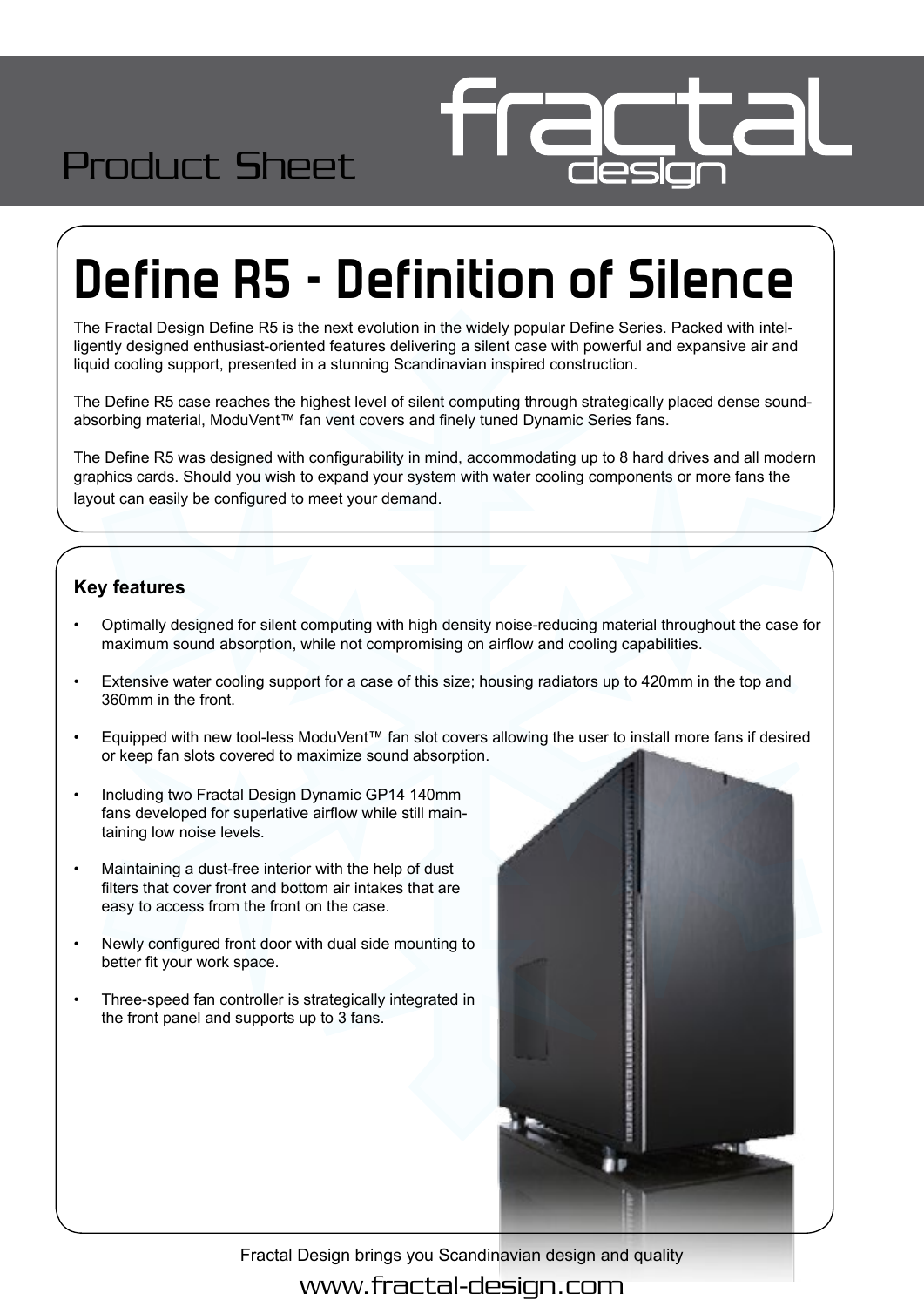### Product Sheet

- Highlighting 2 dedicated SSD mounts cleanly placed behind the motherboard tray that feature innovative new brackets delivering a tool-free installation and removal
- The HDD cage system holds up to eight 3.5" or 2.5" drives and is more adaptable than ever, allowing the user to modify the case layout according to personal preference with more places to relocate the cages
- The ODD cage can easily be removed to gain additional interior space; the area can be freed up to allow for increased airflow, to provide a new place for HDD cage mounting or to make more room for water cooling components.
- Sturdy metal HDD trays provide excellent dampening features for the hard drives while providing better airflow through the cage with an updated, more open design
- The new and innovative Quick Release System on the left side of the case provides secure mounting of the left side panel, yet grants quick and easy access to the system.
- Define R5 model is available with window side panel



| <b>Description</b>                       | <b>Art. Number</b> | <b>EAN Code</b> | <b>UPC Code</b> |
|------------------------------------------|--------------------|-----------------|-----------------|
| Fractal Design Define R5 Black           | FD-CA-DEF-R5-BK    | 7350041082583   | 817301012584    |
| Fractal Design Define R5 Black Window    | FD-CA-DEF-R5-BK-W  | 7350041082590   | 817301012591    |
| Fractal Design Define R5 Titanium        | FD-CA-DEF-R5-TI    | 7350041082606   | 817301012607    |
| Fractal Design Define R5 Titanium Window | FD-CA-DEF-R5-TI-W  | 7350041082613   | 817301012614    |
| Fractal Design Define R5 White           | FD-CA-DEF-R5-WT    | 7350041082620   | 817301012621    |
| Fractal Design Define R5 White Window    | FD-CA-DEF-R5-WT-W  | 7350041082637   | 817301012638    |

Fractal Design brings you Scandinavian design and quality

### www.fractal-design.com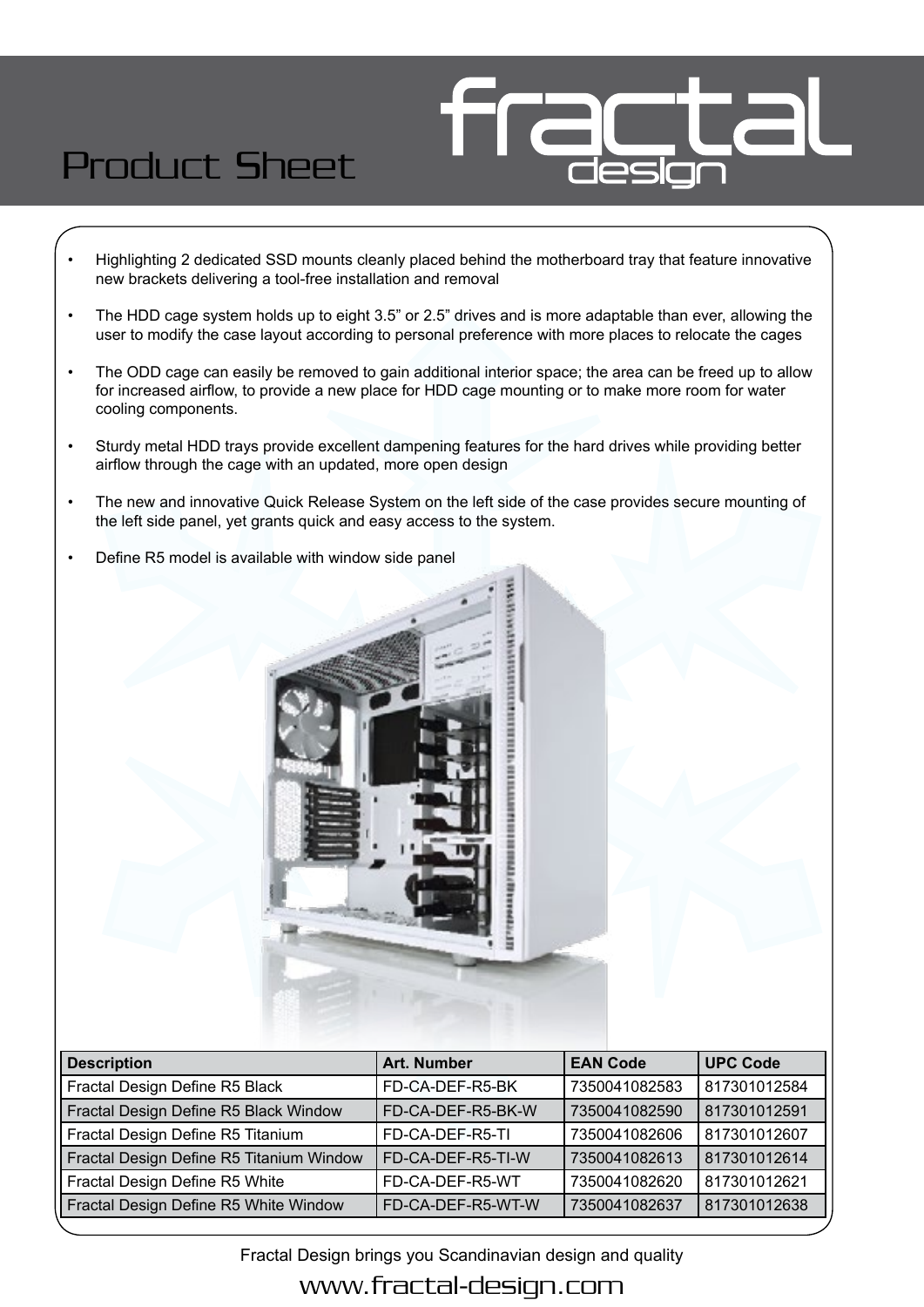

### Product Sheet

| <b>General Specifications</b>                          |                                                                                                                                                                                                                                                                                                                                                                                                            |  |
|--------------------------------------------------------|------------------------------------------------------------------------------------------------------------------------------------------------------------------------------------------------------------------------------------------------------------------------------------------------------------------------------------------------------------------------------------------------------------|--|
| Drive bay capacity                                     | 2 - 5.25" bays (removable)<br>$\bullet$<br>8 - 3.5" HDD positions (can also accommodate 2.5"<br>$\bullet$<br>units)<br>2 - additional 2.5" dedicated SSD unit positions<br>$\bullet$                                                                                                                                                                                                                       |  |
| <b>Expansion slots</b>                                 | $\overline{7}$<br>$\bullet$                                                                                                                                                                                                                                                                                                                                                                                |  |
| Motherboard compatibility                              | <b>ATX</b><br>$\bullet$<br><b>Micro ATX</b><br>$\bullet$<br>Mini ITX<br>$\bullet$                                                                                                                                                                                                                                                                                                                          |  |
| Cooling / Ventilation                                  | 9 - Fan positions (2 Fractal Design Dynamic GP14<br>140mm fans included)<br>Filtered fan slots in front and bottom<br>CPU coolers up to 180 mm in height                                                                                                                                                                                                                                                   |  |
| Front interface                                        | 2 USB 3.0 + 2 USB 2.0<br>$\bullet$<br>Audio in/out<br>$\bullet$<br>Power button with LED (blue)<br>$\bullet$<br>HDD activity LED (blue)<br>$\bullet$<br><b>Reset button</b><br>$\bullet$                                                                                                                                                                                                                   |  |
| Power supply compatibility                             | ATX PSUs up to 190/170 mm with a bottom<br>$\bullet$<br>120/140mm fan installed<br>When not using any bottom fan location longer PSUs<br>up to 300mm can be used                                                                                                                                                                                                                                           |  |
| Graphics card compatibility                            | Graphics cards up to 310 mm in length with the top<br>$\bullet$<br>HDD cage installed<br>With the top cage removed, graphics cards up to 440<br>mm in length may be installed                                                                                                                                                                                                                              |  |
| Additional information                                 | 20 to 35 mm of space for cable routing behind the<br>$\bullet$<br>motherboard plate<br>Velcro straps included for easy cable management<br>$\bullet$<br>Front door can switch opening direction<br>$\bullet$<br>Left side panel has a Quick Release System for easy<br>$\bullet$<br>access and provides a secure closure of side panel<br>Right side panel features smart captive thumbscrews<br>$\bullet$ |  |
| <b>Colors Available</b>                                | <b>Black</b><br>Titanium (Black case, Titanium front panel)<br>$\bullet$<br>White<br>$\bullet$                                                                                                                                                                                                                                                                                                             |  |
| Case dimensions - W x H x D (mm)                       | 232 x 451 x 521<br>$\bullet$                                                                                                                                                                                                                                                                                                                                                                               |  |
| Case dimensions - with feet/protrusions/screws<br>(mm) | 232 x 462 x 531<br>$\bullet$                                                                                                                                                                                                                                                                                                                                                                               |  |
| Net weight (kg)                                        | 11.2 kg<br>$\bullet$                                                                                                                                                                                                                                                                                                                                                                                       |  |
| Package dimensions - W x H x D (mm)                    | 327 x 615 x 540<br>$\bullet$                                                                                                                                                                                                                                                                                                                                                                               |  |
| Package weight - (Kg)                                  | 12.8 kg                                                                                                                                                                                                                                                                                                                                                                                                    |  |

Fractal Design brings you Scandinavian design and quality